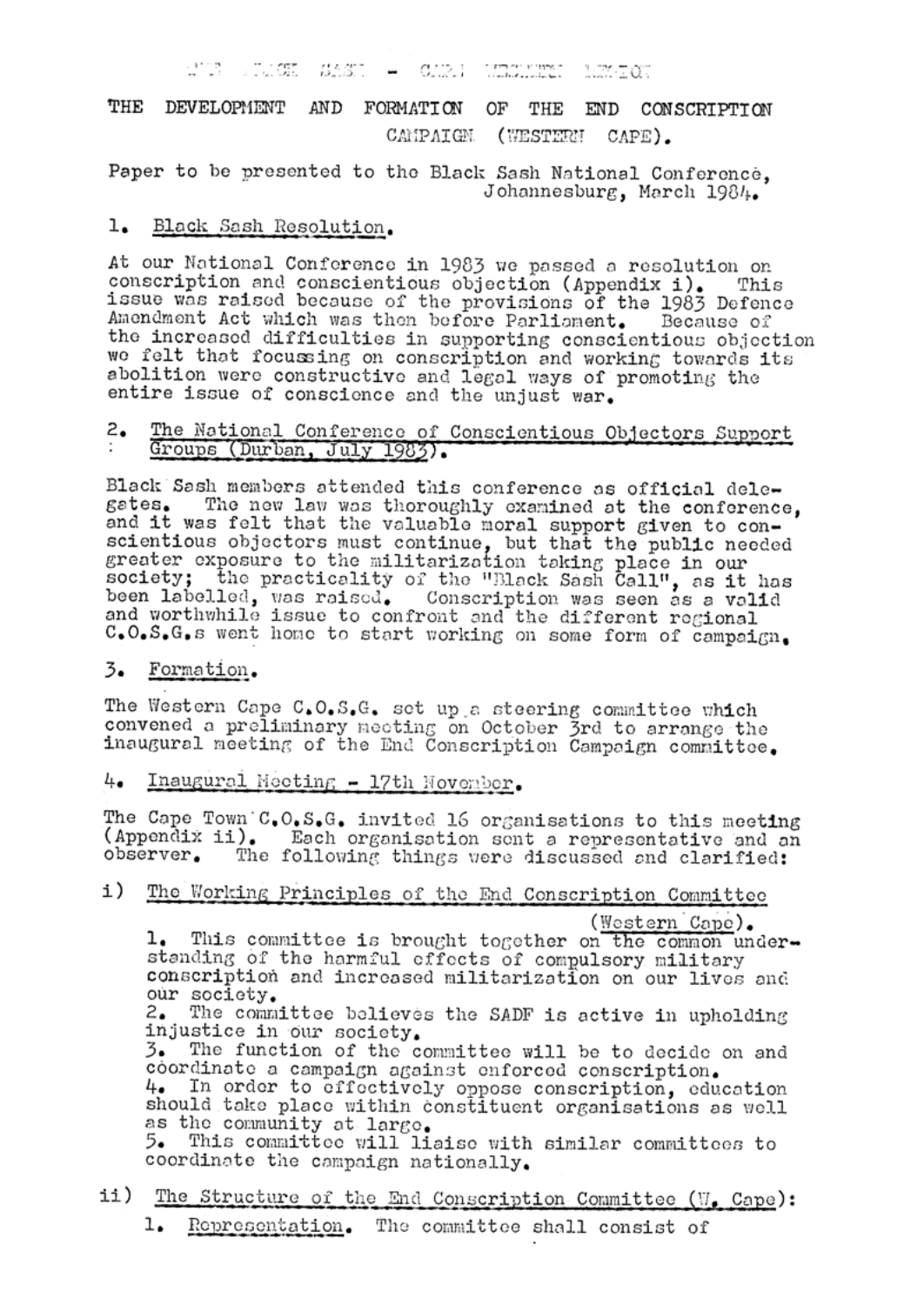representatives of organisations who accept the committee's working principles as the basis for cooperation to oppose conscription.

2. Powers. The committee shall make recommendations to member organisations, through their representatives on activities to engage in. The committee shall decide as a whole on programmes of actions and tasks to engage in to imploment the campaign.

3. Executive. The committee shall elect an executive from representatives on the committee. The Executive shall include: Chairperson, Vice-chairperson, Secretary, Liaison Officer. The Executive shall be responsible for: a) convening regular meetings of the committee, and undertaking any administrative tasks which may ariso. b) – (C.O.S.G., H.U.S.A.S., Black Sash and Western Province Council of Churches are represented on the executive).

# 5. Second Meeting - January 19th, 1984.

We had by now clarified several points about the campaign:

i) Rationale of the Campaign:

The call to end conscription opens up a new opportunity for constructively opposing militarization; it has a number of advantages over simply taking up the issue of Conscientious Objection:

The campaign has far broader appeal: a)

- everyone is affected by conscription, yet only a few are concerned with conscientious objection.

- it draws on people's resentment of conscription.

b) It is a legal campaign which does not contravene Section 121(c) of the Defence Act.

c) It allows the opportunity for strengthening and broadening the alliances between groups concerned with the growing militarization of our society.

d) It has the potential for a far more systematic education and awareness drive than conscientious objection.

e) The initiative of the campaign has sidestepped the attempt of the Defence Amendment Act to reduce resistance to the military. It can therefore develop its own momentum.

- ii) Main Aims of the Campaign:
- To create a coherent voice of opposition to the military a ) within the white community. This would be a significant force in undermining the state's support base and in building<br>non-racial opposition. Nation party
- To create a supportive environment for political organisations b) to take up opposition to conscription in the oppressed communities.
- Target Constituencies (the focus of this committee is iii) presently with those conscripted, i.e. whites):

a) Youth b) Churches

 $\bar{L}$ 

Organisations such as the Black Sash, Women's Movement for c) Peace and South African Institute for Race Relations, which have also clearly rejected apartheid.

National Character of Campaign: iv)

a) The first, stage of the campaign could be defined as the promotion of awareness and the understanding of opposition to conscription.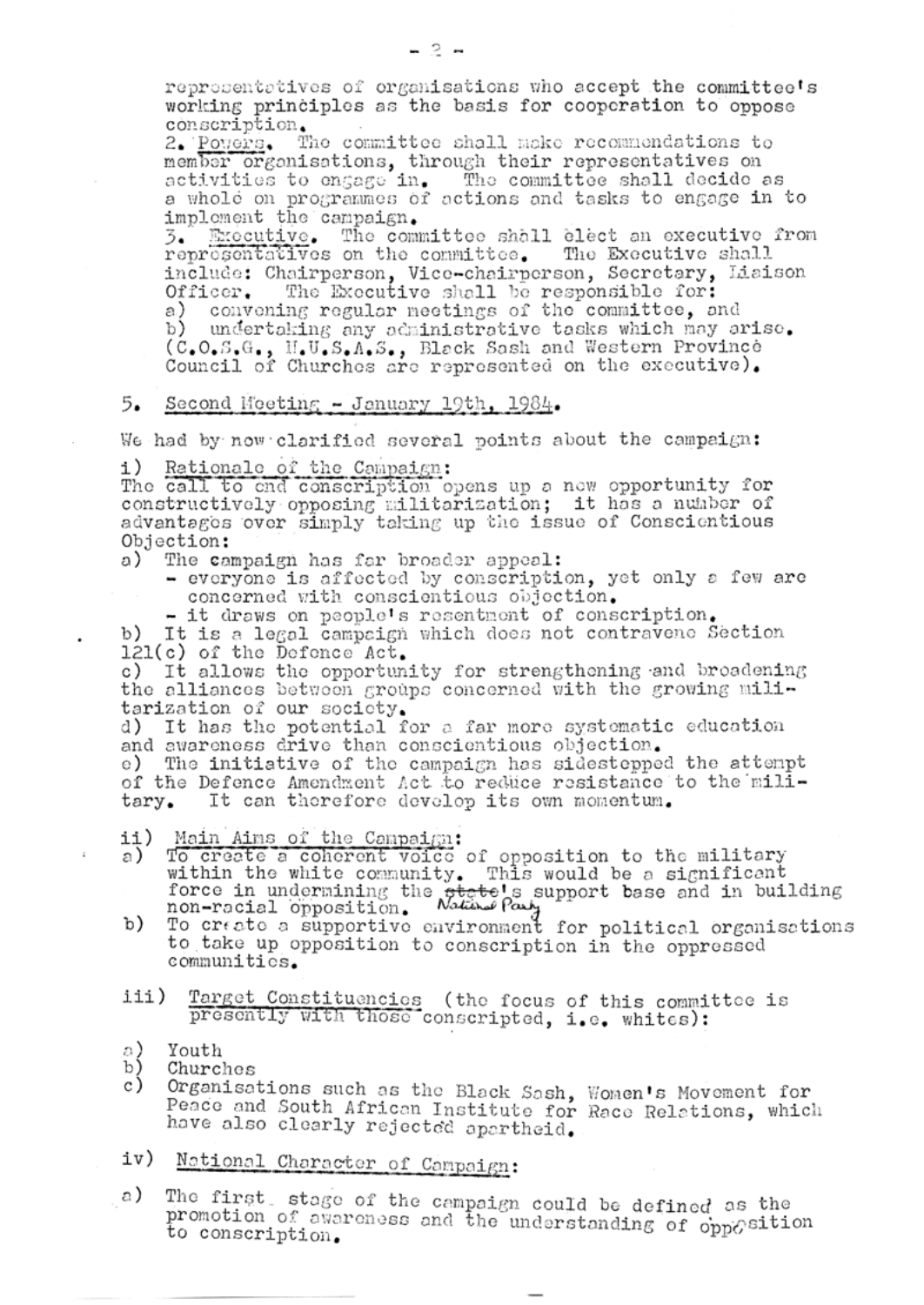- 1) There is a proof nood for flowindity -
	- 1) to suit the pace of different regions,
	- 2) to suit constituent organisations,
	- 3) and to adapt the campaign to complement other campaigns.

## 6. Concrete Suggestions for taking up the Campaign

Following the 19th January meeting the Committee has been meeting regularly. A definite scenario has been drawn up which focuses on the many different issues facing us and uses them to create peaks of interest and activity through the year. It is very flexible because of the uncertainty of the political situations that might occur - e.g. peace initiatives in Angola, extendec conscription, etc.

i) Survey: The Cape Town End Conscription Committee accepted the proposal to undertake a survey/questionaire. To date NUSAS have set up their draft questionnaire which is intended to raise issues, give statistical results and form the first part of an awareness-raising programme this year. The Church group have a draft questionnaire pinpointing moral and religious issues; this is quite a long questionnaire with multiple choice answeres. (The E.C.C. is formulating a survey to be forwarded to other organisations for their use appendix iii).

ii) Preparation Day: This took place of March 3rd and was very successful. We had about 35 people present and some valuable discussion and ideas were generated.

iii) Declaration by E.C.C.: A draft of the proposed declaration has been prepared and as soon as this has the ratification of all bodies concerned it will be printed and will be used in the most effective ways open to us. (appendix iv). It is intended to be circulated for endorsement by as many organisations as possible, and is planned to be released at the time of the Defence debate in Parliament next month.

> Beverley Runciman \* \* \* \* \* \* \*

 $APPENDIX 1 - 1983$  Resolution on Conscription and Conscientious Objection.

During World War II the South African Government respected the conscience of individuals and there was no conscription. The countey is even more seriously divided now than it was then..

South Africa is illegally occupying Namibia and this is cause for many in conscience to refuse military service. When South Africa withdraws from Namibia there should be no need for a massive military establishment unless there has been a political failure to respond to the desires of the citizens.

If a conscripted army is necessary it will be because of the political failure to respond to the desires of the citizens, and that army will be engaged in a civil war, which is good cause for many to refuse military service. In such a civil war, if the state has to rely on conscription to man its army the war is already lost.

Therefore the Black Sash demands that the South African Government abolish all conscription for military service. We maintain that there is no total onslaught against the people of South Africa and the total strategy demanded of us is not the military defence of a minority government but the total all-out effort of all South Africa's people to bring about democratic government and the relief of the poverty and deprivation suffered by the majority.

It was further agreed that all regions of the Black Sash should inform and educate their members about the militarisation of our society and the reasons for the Conforonco making the above statement.